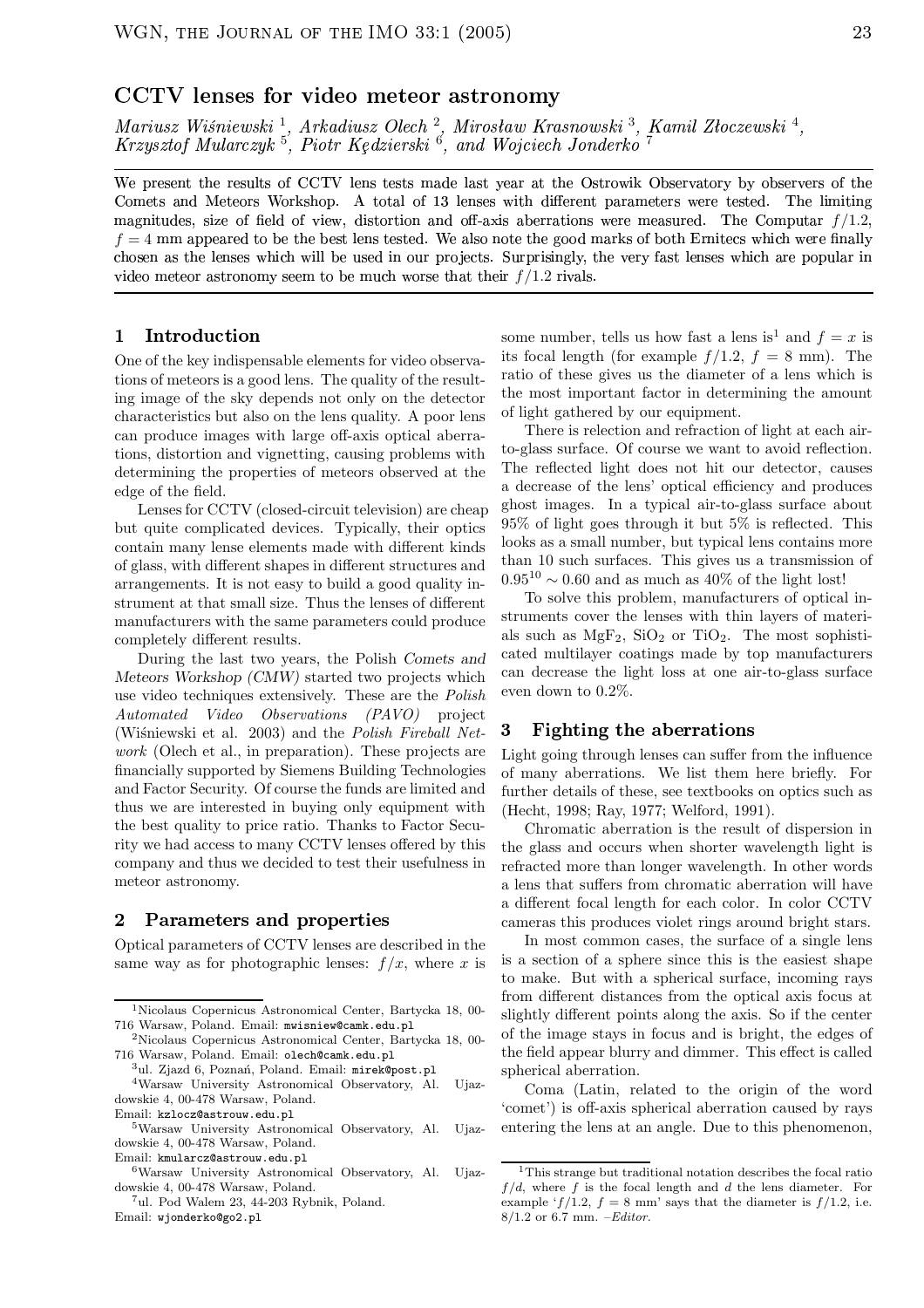

Figure  $1$  – The 13 lenses tested.

point-like images of stars become blurry comet-like structures at the edge of the field of view.

Astigmatism is another off-axis aberration. The incoming rays passing through the lens at oblique angles with respect to the optical axis focus differently from paraxial rays. (See the *Glossary* below.) Depending on the incidence angle of the off-axis rays entering the lens, the refracted plane is oriented either tangentially or sagittally. So the resulting image depends upon the location in the focal plane and thus produces blurry images, more or less elongated, of which the intensity and contrast decrease as the distance from the center increases

Distortion is an effect of the focal length of the lens

## Glossary

**Optical axis:** the axis through the centre of all the lens elements, at right-angles to them.

**Paraxial:** a light ray not parallel to the optical axis, but at only a small angle to it.

Chief ray: a ray passing through the centre of a lens element, but at an angle to the optical axis.

Tangential: consider a plane which contains both the optical axis and the chief ray: this is the tangential plane. A ray within this plane, but not passing though the centre of the lens element, is a tangential ray.

Meridional (plane or ray): synonym for tangential (plane or ray).

**Sagittal:** consider a plane which contains the chief ray but is at right-angles to the tangential plane: this is the sagittal plane. A ray within this plane, but not passing though the centre of the lens element, is a sagittal ray.

varying with the distance from the optical axis. As a result some parts of the image are more magnified than others. Distortion occurs in two main forms: barrel and pincushion, also called negative and positive distortion respectively.



Figure  $2$  – The experimental setup for the tests.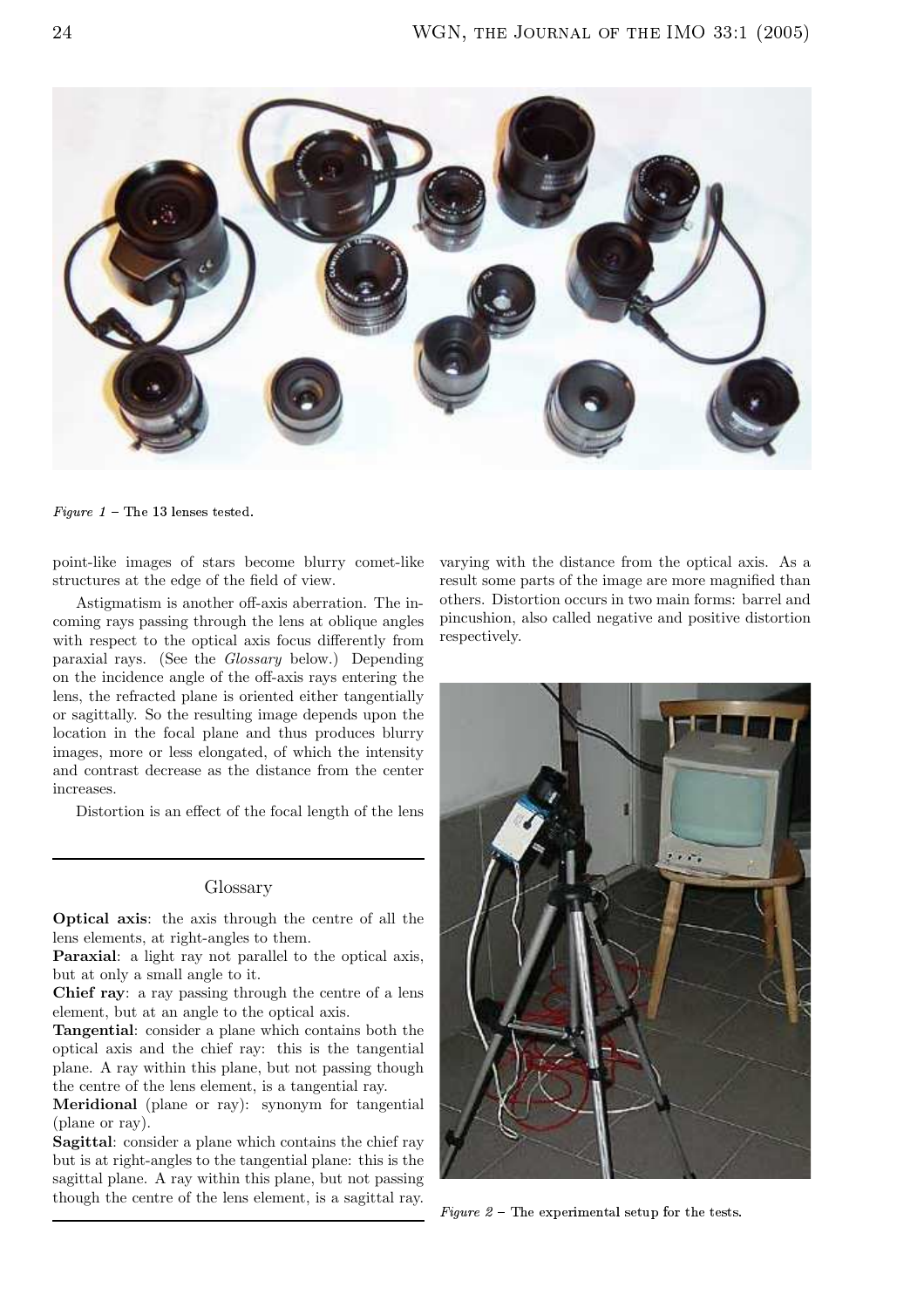| Name            |      | F       | FOV        | <b>FWHM</b>    | $LM_s$         | $LM_l$ | ОE   | $dist_{max}$ | $dist_1$ | $dist_2$ |
|-----------------|------|---------|------------|----------------|----------------|--------|------|--------------|----------|----------|
|                 | (mm) |         | $^{\circ}$ | $(\text{pix})$ | $\langle$ mag) | (mag)  | $\%$ | (pix)        | $(\%)$   | $(\%)$   |
| ERNITEC $(a)$   | 2.8  | $1.4\,$ | 120.8      | 1.82           | 0.70           | 6.26   | 49   | $-2.608$     | 85       | 100      |
| <b>COMPUTAR</b> | 8.0  | 1.2     | 43.2       | 1.89           | 3.98           | 8.51   | 54   | $-2.654$     | 78       | 100      |
| <b>SIEMENS</b>  | 12.0 | 1.2     | 27.9       | 1.86           | 4.30           | 8.88   | 33   | 0.697        | 100      | 100      |
| <b>COMPUTAR</b> | 4.0  | 1.2     | 91.2       | 1.69           | 2.95           | 7.76   | 94   | 17.976       | 57       | 62       |
| <b>ERNITEC</b>  | 8.0  | 1.2     | 42.1       | 1.52           | 3.65           | 8.55   | 47   | $-4.106$     | 62       | 73       |
| <b>SIEMENS</b>  | 4.0  | 1.2     | 85.6       | 1.84           | 2.30           | 6.88   | 47   | 12.536       | 66       | 76       |
| <b>PENTAX</b>   | 8.0  | 1.2     | 42.1       | 2.18           | 3.41           | 8.57   | 43   | 1.998        | 92       | 100      |
| <b>SIEMENS</b>  | 6.0  | 1.2     | 55.9       | 1.93           | 3.86           | 7.90   | 72   | -7.934       | 62       | 69       |
| TAMRON (z)      | 2.8  | 1.4     | 103.4      | 1.86           | 1.34           | 6.14   | 59   | $-18.150$    | 53       | 59       |
| <b>EVETAR</b>   | 12.0 | 1.4     | 29.7       | 2.25           | 3.65           | 8.50   | 28   | $-0.940$     | 100      | 100      |
| TAMRON (z)      | 3.0  | 1.0     | 115.2      | 2.00           | 1.84           | 6.43   | 38   | $-4.927$     | 62       | 71       |
| SIEMENS (a)     | 4.0  | 1.2     | 85.6       | 2.18           | 2.91           | 6.57   | 61   | 12.254       | 57       | 67       |
| COMPUTAR (a)    | 3.8  | 0.8     | 90.9       | 2.72           | 2.06           | 5.74   | 14   | 4.946        | 64       | 74       |

Table 1 - Basic parameters of the tested lenses. (a): auto iris (adjusts automatically to light level); (z): zoom. F: focal ratio, i.e.  $f/d$ . FWHM: stellar image width. Columns dist<sub>1</sub> and dist<sub>2</sub> are measured in percentages of the distance from the image center to the corner. For an explanation of other quantities, see the Section 4.

The CCTV detector is always a flat plane but the resulting image plane given by the lens is not. This phenomenon is called field curvature and produces problems with obtaining sharp images across the whole field of view.

#### $\overline{\mathbf{4}}$ **Tests**

Our tests were made on 2004 February 21 at the Ostrowik station of Warsaw University Astronomical Observatory. In total, we tested the 13 lenses shown in Figure 1; their basic parameters are given in Table 1.

As a detector we used a monochrome Mintron MTV-13V3 camera with a frame integration function available. The images from the camera were recorded with a high quality Panasonic AG-TL300 video recorder. First, we checked the appearance of the sky for single frame normal mode. Second, we used the integration mode of the Mintron camera. We recorded images made by accumulating 128 frames. For normal and integrated modes the exposure times were of  $0.02$  and  $2.56$  sec. respectively. Integrated mode gave us a chance to see more faint stars and to find even slight differences between the limiting magnitudes of particular lenses. All the optical defects described above are more visible in integrated images. Our testing equipment is shown in Figure 2.

We used a Matrox Meteor II card to convert analog images into digital form. We used the grab program, which is a part of METREC package (Molau 1994, 1995, Molau & Nitschke 1996, Molau et. al 1997). Examples of integrated images are shown in Figures 3 and 4. We erabbed images at the resolution of  $384 \times 288$  pixels used by METREC software. (This software halves the horizontal and vertical resolution with  $2 \times 2$  binning.)

#### Image deformation 4.1

We looked for distortion effects on long exposure images. We used the REFSTARS program (Molau, 1992) to identify stars. Observed stars' positions were compared with the theoretical positions for ideal optics. The graphs showing the differences (in pixels) between the observed and correct positions of the stars as a function of the distance of the star from the center of the FOV (field of view, also in pixels) are shown in Figure  $5$  (page 29). The field sizes (in percentages of the distance from the image center to the corner) at which the above-mentioned difference is below 1 pixel  $(\text{dist}_1)$ and 2 pixels  $(\text{dist}_2)$  are given in Table 1. This table shows also the maximal difference  $(dist_{max})$  which was measured for each lens.

Distortion has an influence on the true field of view. Knowing the positions of the stars in our recorded images, we were able to determine true fields of view and compare them to those given by the manufacturers.

### Limiting magnitude and optical efficiency 4.2

The determination of limiting magnitudes for long and short exposures was made by eve by three persons independently and the results averaged. Limiting magnitudes, after correcting to the same size of aperture, translate into the optical efficiency.

#### 4.3 Star images

An ideal lens would produce almost point-like images of stars across the whole FOV of the camera. Of course this was not the case for lenses tested by us. Aberrations such as coma, astigmatism, field curvature and chromatic aberration combine to produce stellar images which are blurry and elongated. To estimate this effect we measured the profiles ( $FWHM<sup>2</sup>$ ) of about 100 star images per recorded long exposure frame. The mean values of FWHM derived for each lens are also shown in Table 1.

 ${}^{2}$ Full width, half maximum. This describes the full width (i.e. edge to edge, not center to edge) at which the intensity has fallen to half the maximum.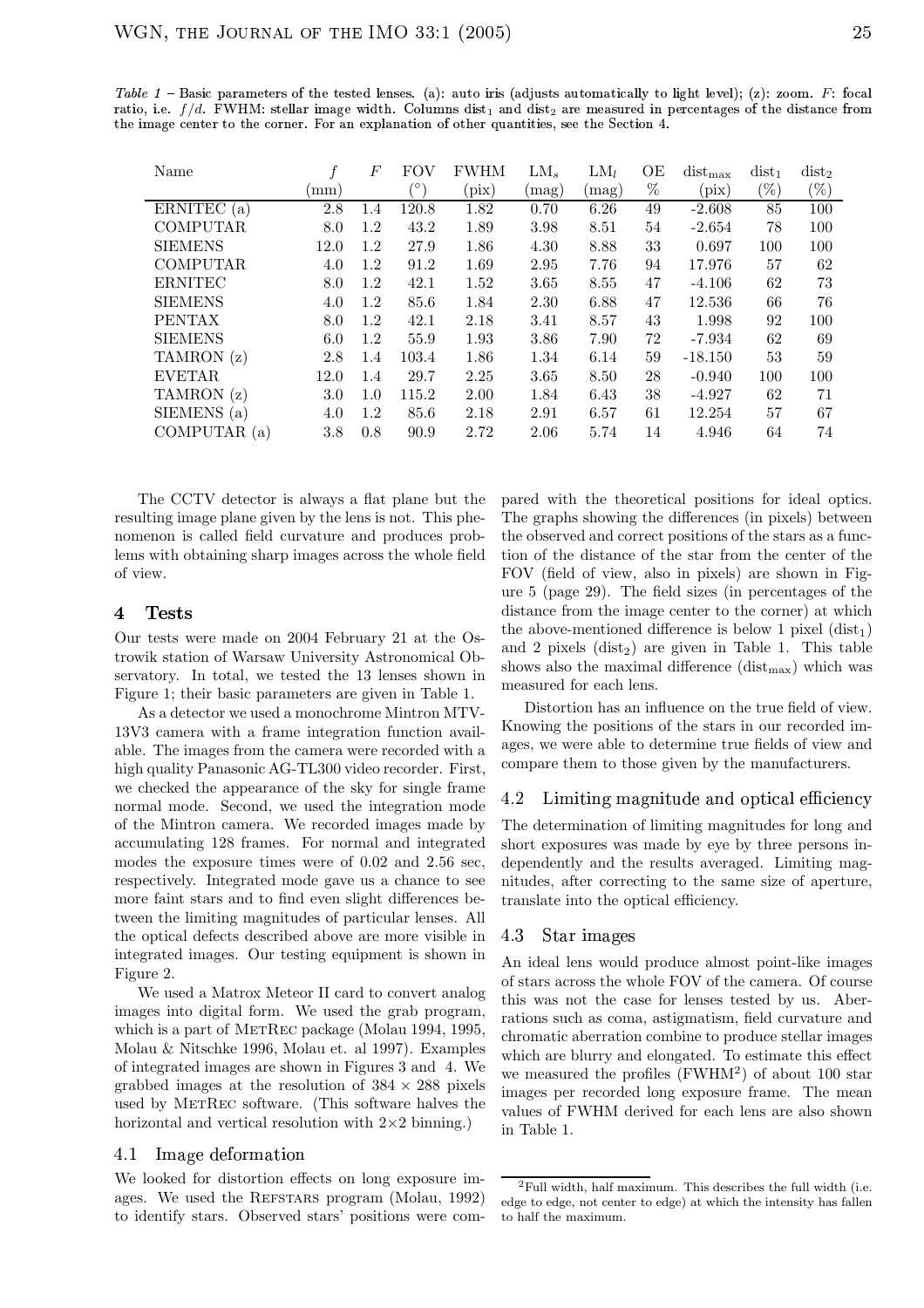

Figure 3 – Example of images for long exposures. Top: EVETAR  $f/1.4$ ,  $f = 12$  mm. The cheapest and the worst picture quality lens. Bottom: ERNITEC  $f/1.2$ ,  $f = 8$  mm. The most focused image. These images have been enlarge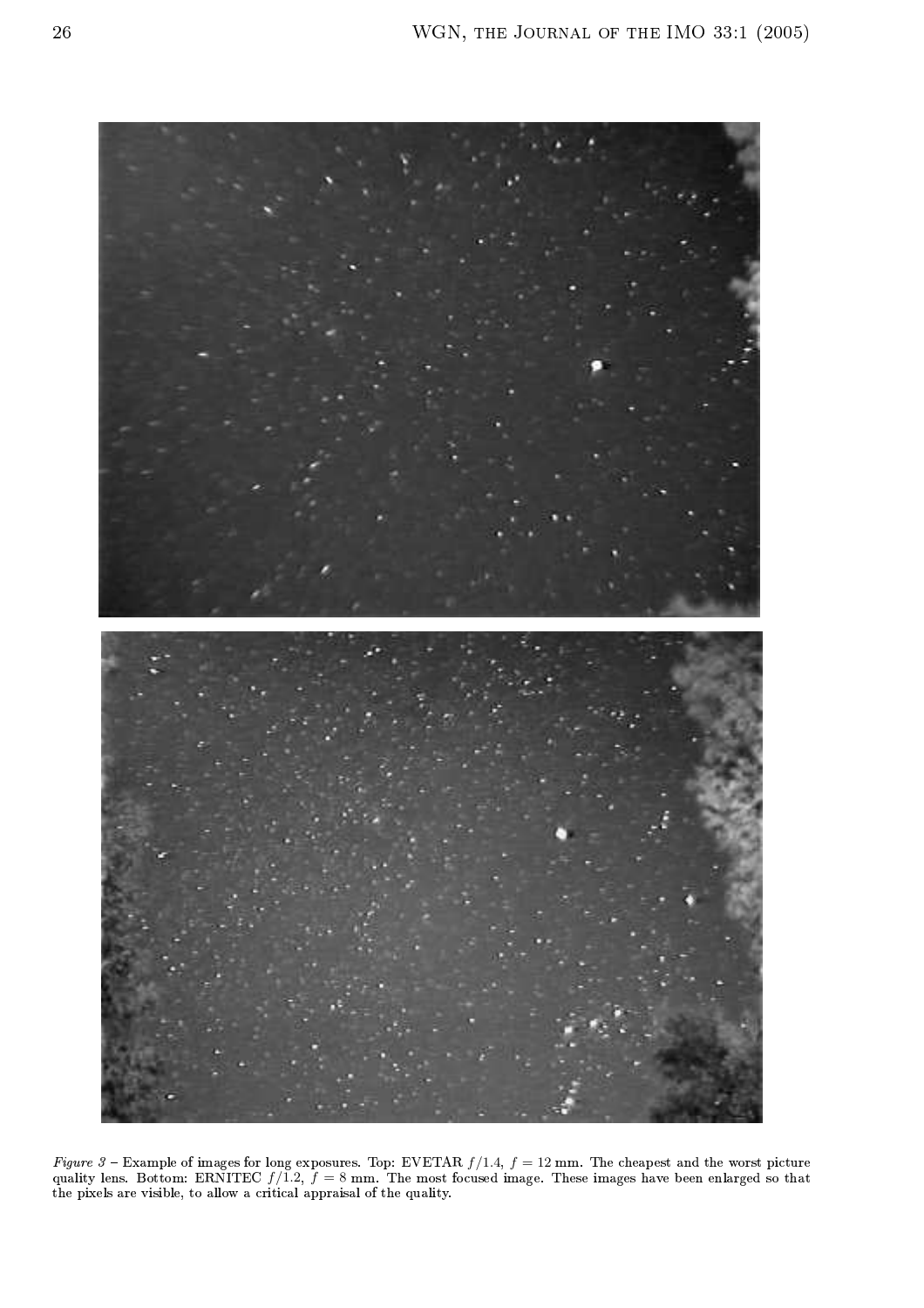

Figure 4 – Example of images for long exposures. Top: COMPUTAR  $f/1.2$ ,  $f = 4$  mm. The best lens in the tests.<br>Bottom: COMPUTAR  $f/0.8$ ,  $f = 3.8$  mm. The fastest lens in the tests. These images have been enlarged so that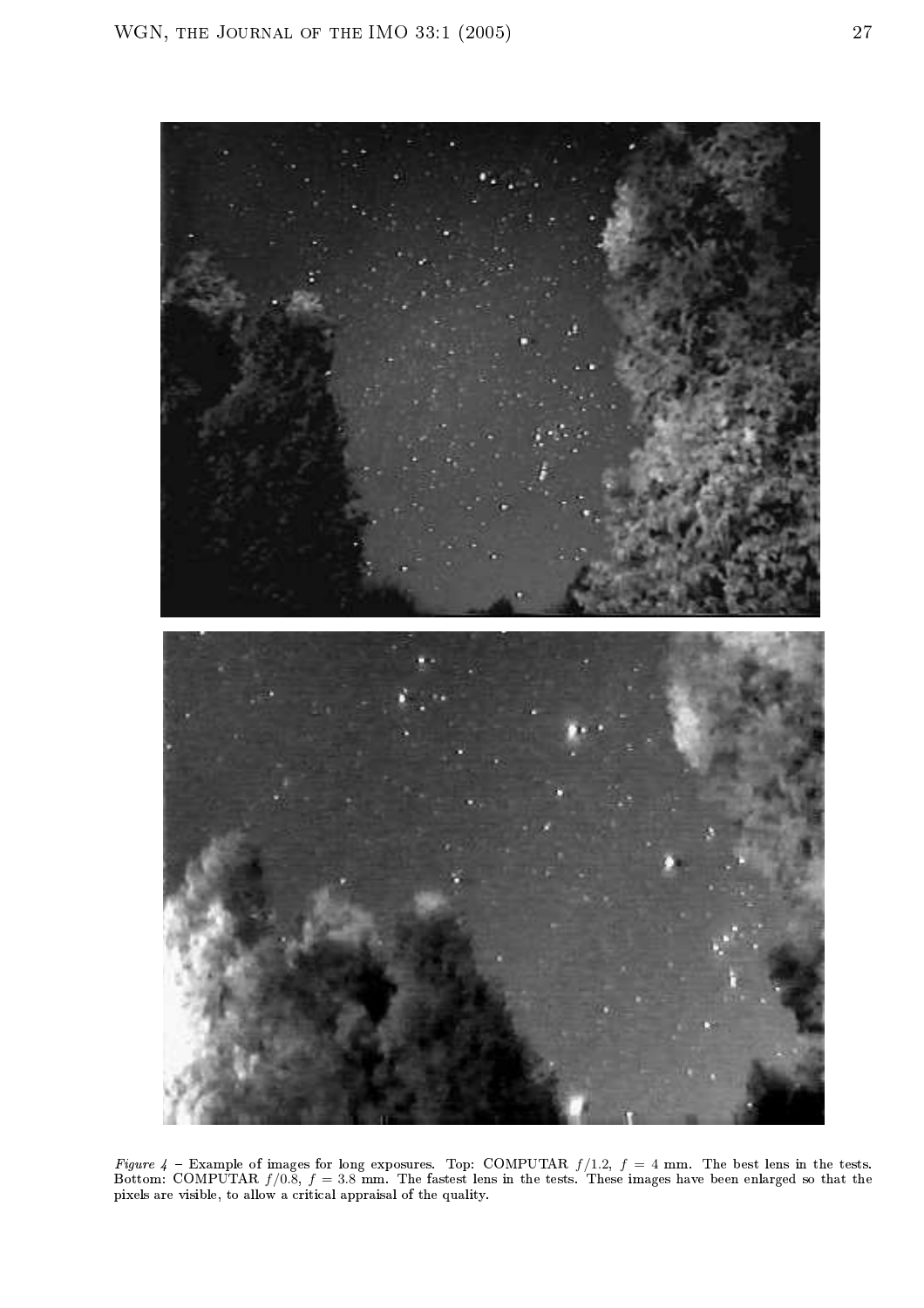**z**över hallen is beste de formation and the formation of the formation of the formation of the formation of the formation of the formation of the formation of the formation of the formation of the formation of the format automatically to light level); (z): zoom. F: focal ratio, i.e.  $f/d$ . FWHM: stellar image width. For an explanation of other quantities, see the Section 4.

| Name            |      | $\boldsymbol{F}$ | <b>FWHM</b> | ΟE         | $dist_{max}$ | $dist_1$  | dist <sub>2</sub> | Total      |
|-----------------|------|------------------|-------------|------------|--------------|-----------|-------------------|------------|
|                 | mm   |                  | $(0 - 10)$  | $(0 - 10)$ | $(0 - 3)$    | $(0 - 3)$ | $(0 - 6)$         | $(0 - 32)$ |
| ERNITEC (a)     | 2.8  | 1.4              | 9           | 6          | 2.1          | 2.4       | 6.0               | 25.5       |
| <b>COMPUTAR</b> | 8.0  | 1.2              | 8           | 6          | 2.1          | 2.1       | 6.0               | 24.2       |
| <b>SIEMENS</b>  | 12.0 | 1.2              | 8           | 4          | 2.7          | 3.0       | 6.0               | 23.7       |
| <b>COMPUTAR</b> | 4.0  | 1.2              | 10          | 10         | 0.3          | 0.9       | 2.4               | 23.6       |
| <b>ERNITEC</b>  | 8.0  | 1.2              | 10          | 6          | 1.5          | 1.2       | 4.2               | 22.9       |
| <b>SIEMENS</b>  | 4.0  | 1.2              | 9           | 6          | 0.3          | 1.8       | 4.8               | 21.9       |
| <b>PENTAX</b>   | 8.0  | 1.2              | 5           | 5          | 2.4          | 2.7       | 6.0               | 21.1       |
| <b>SIEMENS</b>  | 6.0  | 1.2              | 7           | 8          | 0.9          | 1.2       | 3.6               | 20.7       |
| TAMRON (z)      | 2.8  | 1.4              | 8           | 7          | 0.3          | 0.6       | 1.8               | 17.7       |
| <b>EVETAR</b>   | 12.0 | 1.4              | 3           | 3          | 2.7          | 3.0       | 6.0               | 17.7       |
| TAMRON(z)       | 3.0  | 1.0              | 7           | 4          | 1.2          | 1.2       | 3.6               | 17.0       |
| SIEMENS (a)     | 4.0  | 1.2              | 5           | 7          | 0.6          | 0.9       | 3.0               | $16.5\,$   |
| COMPUTAR(a)     | 3.8  | 0.8              |             |            | 1.2          | $1.5\,$   | 4.2               | 8.9        |

### 4.4 Criteria

A summary of our tests is given in Tables 1 and 2. The categories which were taken into account to get the final mark were: mean FWHM (0–10 points), OE - optical efficency,  $(0-10 \text{ points})$ , dist<sub>max</sub> - maximal distortion  $(0-3 \text{ points})$ , dist<sub>1</sub> - size of field of view with distortion below 1 pixel  $(0-3 \text{ points})$ , dist<sub>2</sub> - size of field of view with distortion below 2 pixels (0–6 points). An ideal lens would get the total number of 32 points. The numbers of points collected by each lens in each category and the total scores are presented in Table 2.

# 5 Conclusions

The best lenses in our tests were those produced by Ernitec and Computar. Our work was performed in order to choose the best lenses to use on video cameras of the Polish Fireball Network. We were mostly interested in 4 and 8 mm lenses and thus we have naturally chosen Computars and Ernitecs.

The results for very fast lenses were a big surprise for us. These two lenses had the worst optical efficiency and poor FWHM. They were also the most expensive among the lenses tested. We suppose that the materials used for their construction comes from the early 1990s. Thus their quality of, for example, multilayer anti-reflection coatings could be much worse than in those lenses currently manufactured.

Full results of our tests will be available on the PFN web page at http://pfn.pkim.org .

# Acknowledgements

This work was supported by a Siemens Building Technologies grant for the Polish Fireball Network.

# References

- Hecht E. (1998). Optics. Addison-Wesley, Reading, Mass., USA, 3rd edition.
- Molau S. (1994). "MOVIE: Meteor Observation with VIdeo Equipment". In Roggemans P., editor, Proc. IMC, Puimichel, France, pages 71–75. International Meteor Organization, Potsdam.
- Molau S.  $(1995)$ . "MOVIE analysis of video meteors". In Knoefel, A. & Roggemans P., editor, Proc. IMC, Belogradchik, Bulgaria, pages 51–61. International Meteor Organization, Potsdam.
- Molau S. and Nitschke M. (1996). "Computer-based meteor search: a new dimension in video meteor observation". WGN, 24:4, 119–123.
- Molau S., Nitschke M., de Lignie M., Hawkes R. L., and Rendtel J. (1997). "Video observations of meteors: history, current status, and future prospects". WGN, 25:1, 15–20.
- Olech A., Wiśniewski M., Żołądek P., Krasnowski M., Fietkiewicz K., Kwinta M., Dorosz D., Lemiecha A., Lemiecha M., Sajdak M., Turek P., Kedzierski P., Mularczyk K., Złoczewski K., Kowalski T., Kowalski L., Fajfer T., Wójcicki K., Szary A., and Kozłowski S. (2005). WGN. in preparation.
- Ray S. (1977). The Lens and All its Jobs. Focal Press, London.
- Welford W. (1991). Useful Optics. Univ. Chicargo Press, Chicargo.
- Wiśniewski M., Kędzierski P., Mularczyk K., and Złoczewski K. (2003). "Polish Automated Video Observations (PAVO)". WGN, 31:1, 33–34.